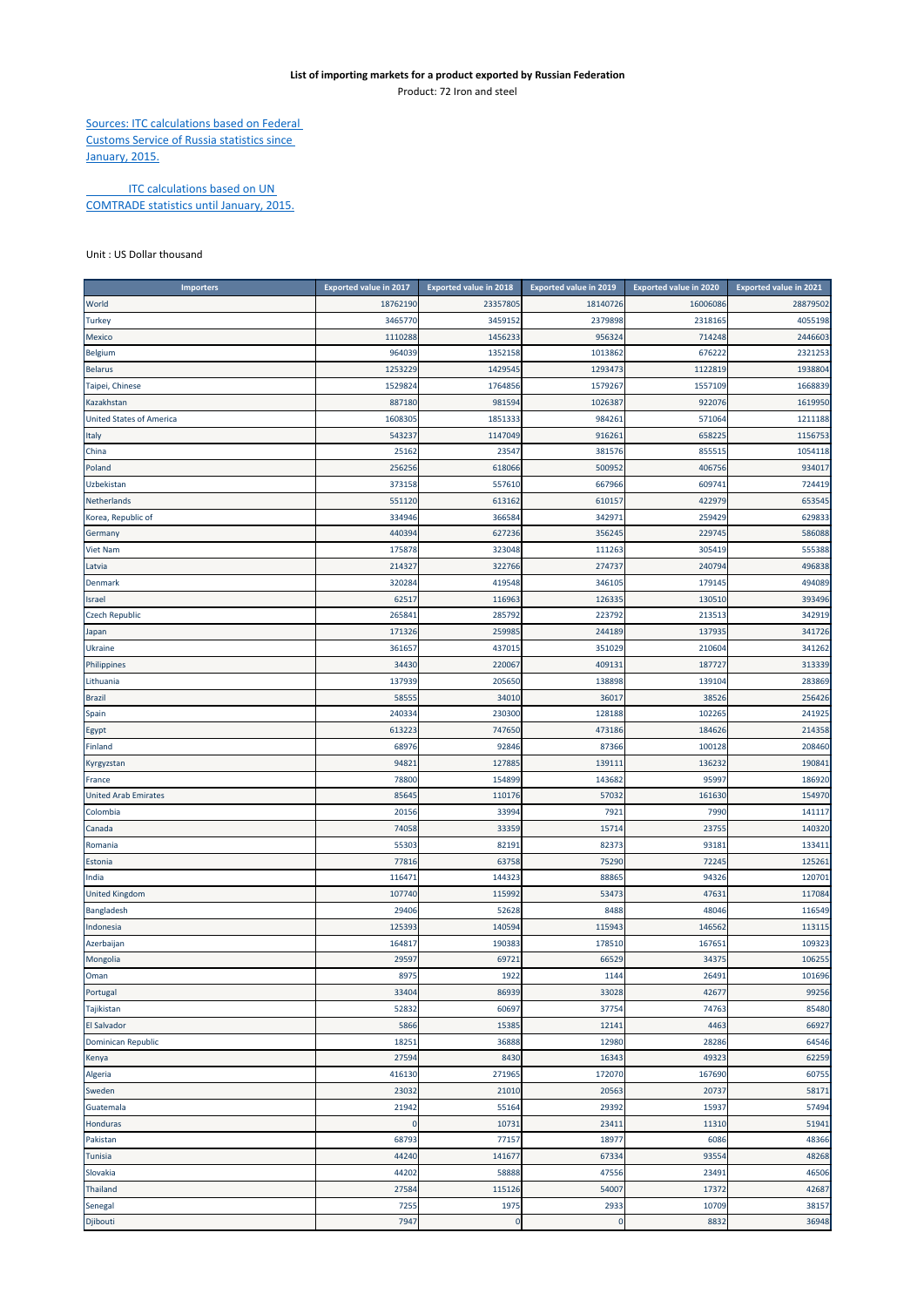| Georgia                                | 19125                   | 33185          | 23959        | 27220       | 36771          |
|----------------------------------------|-------------------------|----------------|--------------|-------------|----------------|
| Norway                                 | 6745                    | 16748          | 14851        | 8775        | 33648          |
| Ghana                                  | 0                       | C              | 6004         | O           | 30807          |
|                                        |                         |                |              |             |                |
| Nicaragua                              | 974                     | 1414           | 0            | 91          | 30108          |
| Peru                                   | 3877                    | 48995          | 12900        | 9427        | 29489          |
| Turkmenistan                           | 1978                    | 19729          | 39670        | 101728      | 29003          |
| Albania                                | 1338                    | 26347          | 14066        | 13877       | 28251          |
| Hong Kong, China                       | 1698                    | 223142         | 18001        | 91557       | 27226          |
| Armenia                                | 33165                   | 43248          | 28325        | 41566       | 23391          |
| Iraq                                   | 3675                    | 2407           | 14878        | 21373       | 22732          |
| Bulgaria                               | 2898                    | 35907          | 23861        | 15164       | 22629          |
| Greece                                 | 1097                    | 35992          | 28798        | 10269       | 19975          |
| Australia                              | 152                     | 1230           | 1131         | 481         | 19856          |
| Saudi Arabia                           | 4268                    | 31285          | 43719        | 83880       | 18830          |
| Macedonia, North                       | 3499                    | 34460          | 16030        | 27409       | 18617          |
| Cameroon                               | 3566                    | 2515           | 1229         | 3137        | 18558          |
|                                        |                         |                | 8705         | 7594        |                |
| Bosnia and Herzegovina                 | 1899                    | 15848          |              |             | 17993          |
| Argentina                              | 3995                    | 5712           | 4210         | 16232       | 17855          |
| Hungary                                | 13260                   | 32443          | 8004         | 12026       | 17849          |
| Slovenia                               | 476                     | 1121           | 1663         | 16774       | 14743          |
| Moldova, Republic of                   | 4300                    | 17752          | 30097        | 15755       | 13620          |
| Ireland                                | 1169                    | 714            | 2671         | 4313        | 13570          |
| Jordan                                 | 21148                   | 47593          | 24371        | 22834       | 12952          |
| Morocco                                | 3301                    | 11912          | 11202        | 15769       | 12440          |
| Lebanon                                | 3471                    | 21775          | 12676        | 3727        | 12434          |
| Haiti                                  | $\mathbf 0$             | $\overline{0}$ | $\mathbf 0$  | 4591        | 12247          |
| Austria                                | 9656                    | 28857          | 4961         | 8063        | 11954          |
| Nigeria                                | 7303                    | 8032           | 40222        | 49327       | 10829          |
| Côte d'Ivoire                          | 1268                    | 6522           | 3053         | 1751        | 10448          |
|                                        |                         |                |              |             |                |
| Luxembourg                             | 7723                    | 9642           | 7816         | 9000        | 9008           |
| Switzerland                            | 560                     | 1212           | 10268        | 2670        | 7988           |
| Panama                                 | 0                       | 34             | 0            | 81          | 7315           |
| Serbia                                 | 663                     | 9016           | 3802         | 4719        | 7048           |
| <b>Area Nes</b>                        | 0                       | $\overline{2}$ | 6632         | 165         | 6906           |
| Cyprus                                 | 875                     | 14             | 268          | 322         | 5483           |
| South Africa                           | 9109                    | 7128           | 27996        | 26895       | 5146           |
| Ethiopia                               | 15                      | 16129          | 21535        | 3186        | 5034           |
| Costa Rica                             | 1142                    | 24780          | 4835         | 160         | 4419           |
| Benin                                  | C                       | 3024           | $\mathbf 0$  | C           | 4352           |
| Ecuador                                | 1714                    | 12062          | 3739         | 774         | 3831           |
| Togo                                   | 756                     | 3690           | 0            | C           | 2779           |
|                                        | 2894                    | 2511           | 1104         | 7265        | 2597           |
| Malaysia                               |                         |                |              |             |                |
| Sudan                                  | 16                      | 46             | U            | 2168        | 2500           |
| Iceland                                | 339                     | 978            | 15           | 403         | 1681           |
| Qatar                                  | 588                     | 2410           | 8745         | 26661       | 1073           |
| Sri Lanka                              | 42                      | 44237          | 6031         | 500         | 839            |
| Bahrain                                | 715                     | 194            | 331          | 267         | 736            |
| Guinea                                 | 68                      | В              | 12           | 371         | 571            |
| Croatia                                | 744                     | 6646           | 673          | 751         | 562            |
| Central African Republic               | $\Omega$                | $\epsilon$     | $\bf{0}$     | -0          | 168            |
| Myanmar                                | 111                     | 39             | $\mathbf{1}$ | 20          | 153            |
| Chile                                  | 777                     | 324            | 379          | 173         | 144            |
| <b>New Zealand</b>                     | 2                       | C.             | 11           | 3           | 131            |
| Tanzania, United Republic of           | $\Omega$                | C              | $\bf{0}$     |             | 85             |
| Afghanistan                            | 19171                   | 1106           | 314          | 4242        | 76             |
| <b>Trinidad and Tobago</b>             | C                       | C              | 0            | C           | 18             |
| Uganda                                 | O                       | C              | 0            | O           | 4              |
|                                        |                         |                |              |             |                |
| Singapore                              | 1293                    | 277            | 3084         | 50          | $\overline{2}$ |
| Angola                                 | 83                      | 54             | 2743         | 24          | $\mathbf{1}$   |
| <b>British Virgin Islands</b>          | 613                     | C              | 0            | C           |                |
| Equatorial Guinea                      | $\overline{\mathbf{2}}$ | C              | 0            | 0           |                |
| Korea, Democratic People's Republic of | 931                     | 10             | 3            | 0           |                |
| United States Minor Outlying Islands   | 16                      | C              | 0            | 0           |                |
| Bolivia, Plurinational State of        | $\mathbf 0$             | C              | 132          | 0           |                |
| <b>Belize</b>                          | 43                      | C              | 0            | 0           |                |
| Burundi                                | 4                       | $\mathsf{C}$   | $\mathbf 0$  | 0           |                |
| Congo                                  | 5                       | C              | $\mathbf 0$  | $\mathbf 0$ |                |
| Cuba                                   | 768                     | 22203          | 13660        | $\Omega$    |                |
| Dominica                               | 366                     | 1457           | 0            | C           |                |
| Palestine, State of                    | $\mathbf 0$             | 1658           | 1715         | 1702        |                |
|                                        |                         |                |              |             |                |
| Guyana                                 | $\pmb{0}$               | 608            | $\pmb{0}$    | $\mathbf 0$ |                |